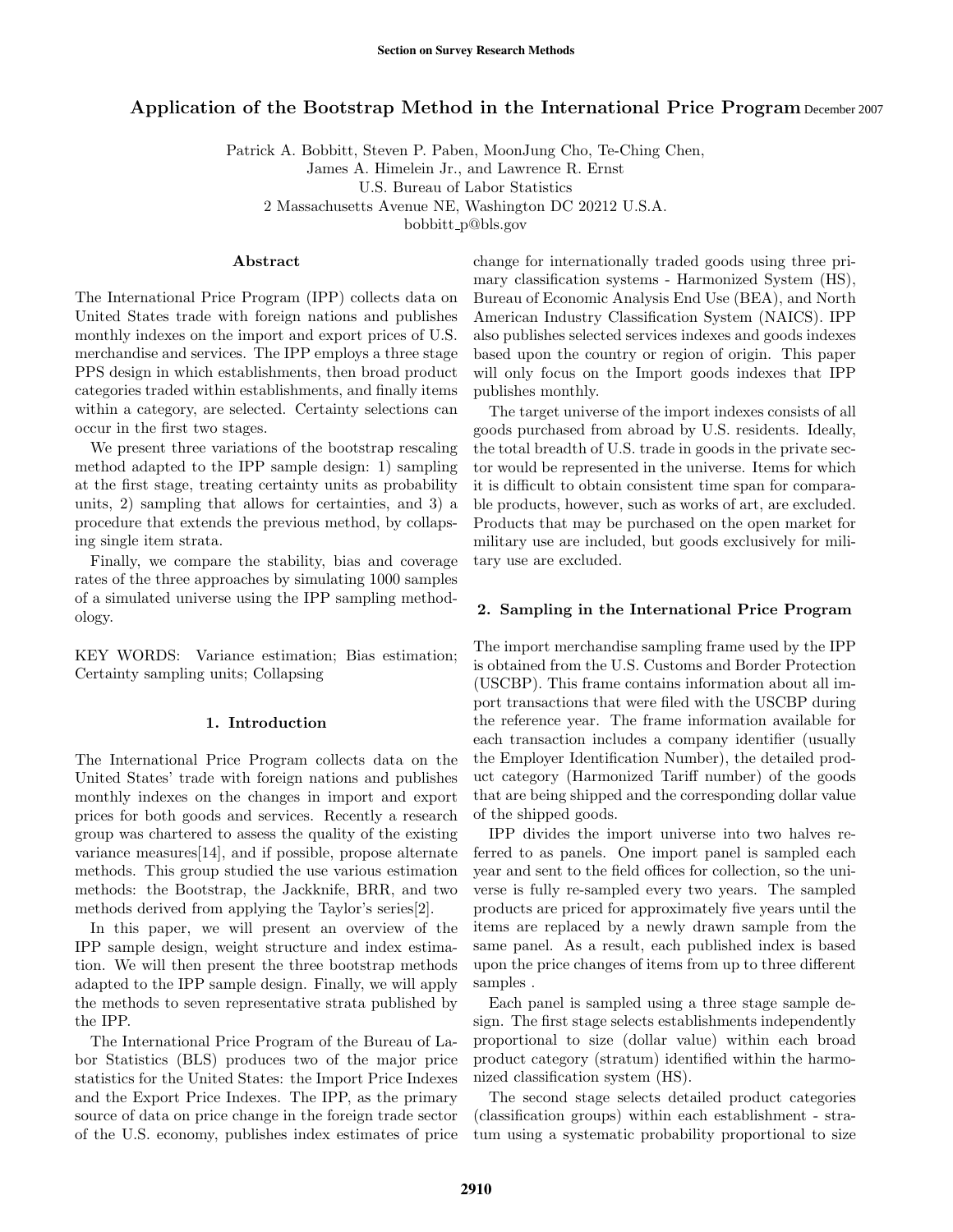(PPS) design. The measure of size is the relative dollar value adjusted to ensure adequate coverage for all three published strata across all classification systems, and known non-response factors (total company burden and frequency of trade within each classification group). Each establishment - classification group (or sampling group) can be sampled multiple times and the number of times each sampling group is selected is then referred to as the number of quotes requested.

In the third and final stage, the field economist, with the cooperation of the company respondent, performs the selection of the actual items for use in the IPP indexes. Using the entry level classification groups selected in the second stage, a list of items is provided by the respondent to the field economist. Using a process called disaggregation, items are selected from this list with replacement to satisfy the number of item quotes requested for each entry level classification group.

## 3. Index Estimation

IPP uses the items that are initiated and re-priced every month to compute its price indexes. These indexes are calculated using a modified Laspeyres index formula.

The modification used by the IPP differs from the conventional Laspeyres index by using a chained index instead of a fixed-base index. Chaining involves multiplying an index (or long term relative) by a short term relative (STR). This is useful since the product mix available for calculating price indexes can differ over time.

These two methods produce identical results as long as the market basket of items does not change over time and each item provides a usable price in every period. In fact, due to non-response, the mix of items used in the index from one period to the next is often different. The benefits of chaining over a fixed base index include a better reflection of changing economic conditions, technological progress, and spending patterns, and a suitable means for handling items that are not traded every calculation month.

Below is the derivation of the modified fixed quantity Laspeyres formula used in the IPP.

$$
LTR_t = \left(\frac{\sum p_{i,t}q_{i,0}}{\sum p_{i,0}q_{i,0}}\right)(100)
$$
  
= 
$$
\left(\frac{\sum p_{i,0}q_{i,0}}{\sum p_{i,0}q_{i,0}}\right)(100)
$$
  
= 
$$
\left(\frac{\sum w_{i,0}r_{i,t}}{\sum w_{i,0}}\right)(100)
$$
  
= 
$$
\left(\frac{\sum w_{i,0}r_{i,t}}{\sum w_{i,0}r_{i,t}}\right)\left(\frac{\sum w_{i,0}r_{i,t-1}}{\sum w_{i,0}}\right)(100)
$$
  
= 
$$
\left(\frac{\sum w_{i,0}r_{i,t}}{\sum w_{i,0}r_{i,t-1}}\right)(t-1)
$$
  
= 
$$
(STR_t)(LTR_{t-1})
$$

where,

$$
p_{i,t} = \text{price of item } i \text{ at time } t
$$

 $q_{i,0}$  = quantity of item i in base period 0

$$
w_{i,0}
$$
 =  $(p_{i,0}) (q_{i,0})$ , the total revenue in base  
period 0

$$
r_{i,t} = \frac{\tilde{p}_{i,t}}{p_{i,0}}, \text{ or the long term relative of item } i \text{ at time } t
$$

 $LTR_t = \text{long-term relative of a collection of}$ items at time i

$$
STR_t = \left(\frac{\sum w_{i,0} r_{i,t}}{\sum w_{i,0} r_{i,t-1}}\right)
$$

For each classification system, IPP calculates its estimates of price change using an index aggregation structure (i.e. aggregation tree) with the following form: Upper Level Strata

Lower Level Strata

Classification Groups

Weight Groups (i.e. Company-Index Classification Group)

Items

As mentioned previously, at any given time, the IPP has up to three samples of items being used to calculate each stratum's index estimate . Currently the IPP combines the data from these samples by 'pooling' the individual estimates.

Pooling refers to combining items from multiple samples at the lowest level of the index aggregation tree. These combined sample groups are referred to as a weight group. Different sampling groups can be selected for the same weight group across different samples, so it is possible that multiple items from different sampling groups can be used to calculate a single weight group index. This weight group level aggregation is done primarily so the Industry Analysts within IPP can perform analyses on the index information across samples.

#### 4. Variance Project

The variance project was chartered in the IPP to find a variance estimation algorithm that would be useful given the unique aspects of both the IPP sample design and the modified Laspeyres index employed in the program. This project would analyze several different variance methods for both their precision and their bias through simulation. To achieve this, we drew one thousand complete samples from a the sampling frame that included all import transactions from July 2002, to June 2003. We then simulated the response data at the item level for these 1000 draws for a period of three years[2].

In this paper, we will inspect only the variance estimation of the short-term relative, specifically, the short term relative for the first month in a 'chain'. The reason for this is at the first month the LTR is the same as the STR, and due to the 'memory' effect of the LTR over time errors in estimating variance get compounded over time, complicating the analysis.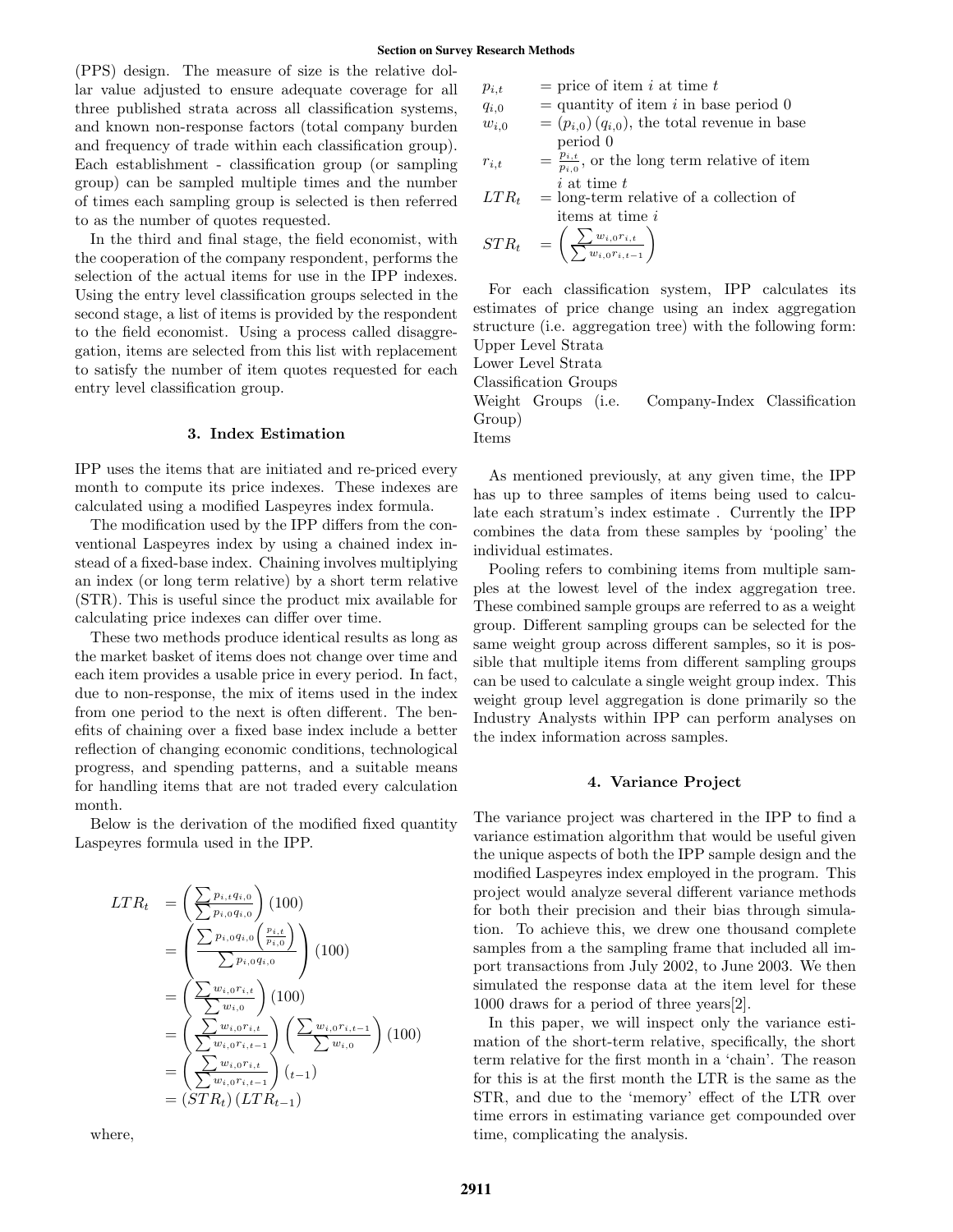# 5. Bootstrap Methods

# 5.1 Literature Review

The IPP evaluated different variance estimation methods such as Taylor Series Linearization, bootstrap, jackknife, balanced repeated replication (BRR) for their applicability to the IPP. In this paper, we present three variations of the bootstrap rescaling method which were adapted to the IPP sample design in detail.

The bootstrap method for the iid case has been extensively studied since Efron proposed his bootstrap method in 1979, and considered as the most flexible method among well known resampling methods. The original bootstrap method was then modified to handle complex issues in survey sampling, and results were extended to cases such as stratified multistage designs [10].

Rao and Wu [11] provided an extension to stratified multistage designs but covered only smooth statistics. The main technique which was used to apply the bootstrap method to complex survey data was scaling. The estimate of each resampled cluster was properly scaled so that the resulting variance estimator reduced to the standard unbiased variance estimator in the linear case.

Sitter [13] also explored the extensions of the bootstrap to complex survey data and proposed a mirror-matched bootstrap method for a variety of complex survey designs. Sitter mentioned in his study that it was difficult to compare the performances of his proposed method with those in Rao and Wu [11]'s rescaling method either theoretically or via simulation.

Later, Rao et al [12] extended the result of Rao and Wu [11] to non-smooth statistics such as the median by making the scale adjustment on the survey weights rather than on the sampled values directly. Although this method is known to overestimate the true variance, it has an advantage that it does bootstrap-sampling only at primary sampling unit level.

#### 5.2 Bootstrap Rescaling Method (BRM)

This method resamples only items selected in the first stage of sampling. Despite its simplicity, it is still unbiased, and consistent in the linear case. This method also works well when estimating 'non-smooth' functions such as percentiles.

To capture the variability induced by items originally sampled in the later stages, it adjusts the final stage's weight to take into account the 'other' variation that would have been captured when selected in a particular bootstrap sample. In IPP's case, this means that for each stratum, we will select the establishment via simple random sampling with replacement (SRSWR), then adjust item weight using the following formula:

$$
w_{heci}^b = w_{heci} \left[ \left\{ 1 - \sqrt{\frac{n_n^b}{n_h - 1}} \right\} + \sqrt{\frac{n_n^b}{n_h - 1}} \left( \frac{n_h}{n_h^b} \right) m_{he}^b \right]
$$

Where:

- $w_h^b$  $h_{eci}$  = The new  $b^{th}$  bootstrap weight for item i within Classif-Group c, traded by establishment  $e$ , in stratum  $h$
- $w_{heci}$  = The original item weight for  $i, e, c, h$ defined above.
- $n_h^b$  $=$  The number of items selected in the  $b^{th}$  bootstrap sample in stratum h.
- $n_h$  = The number of establishments sampled within stratum h
- $m_{he}^b$  $=$  The number of times establishment  $e$ was selected in stratum  $h$  in bootstrap sample b.

In our case, we are going to select  $n_h^b = n_h - 1$  items in a bootstrap sample, reducing the bootstrap weight defined above to:

$$
w_{heci}^b = w_{heci} \left(\frac{n_h}{n_h^b}\right) m_{he}^b
$$
  
= 
$$
w_{heci} \left(\frac{n_h}{n_h-1}\right) m_{he}^b
$$

## 5.3 BRM Algorithm

- 1. Draw  $n_h^b = n_h 1$  items with replacement from the  $n_h$  establishments sampled in stratum h. Let  $m_{he}^b$ be the number of times establishment e was selected in stratum, h for bootstrap sample, b.
- 2. Define the bootstrap weights, thus:

$$
w_{heci}^b = w_{heci} \left(\frac{n_h}{n_h - 1}\right) m_{he}^b
$$

Where the terms are defined as in the above definition of the bootstrap item weight

- 3. Compute,  $\hat{\theta}_{hb}$ , the price STR index for stratum h using the bootstrap item weights found in bootstrap sample b.
- 4. Iterate steps 1 through 3 for  $b = 1, ..., 150$
- 5. Compute the bootstrap estimator:

$$
v_h = \frac{1}{150} \sum_{b=1}^{150} \left( \hat{\theta}_{hb} - \hat{\theta}_h \right)^2
$$

where  $\hat{\theta}_h$  is the STR index for stratum h computed using the original sample

# 5.4 Bootstrap variance estimator using Rescaling Method with Certainties (BRMC)

This method is an extension of the BRM method seeking to address the issue of certainty selections used the IPP sampling methodology by obtaining bootstrap samples from the first stage of variability. We achieved the adjustment for certainties by obtaining the bootstrap sample from the first stage in which there was no certainty selection.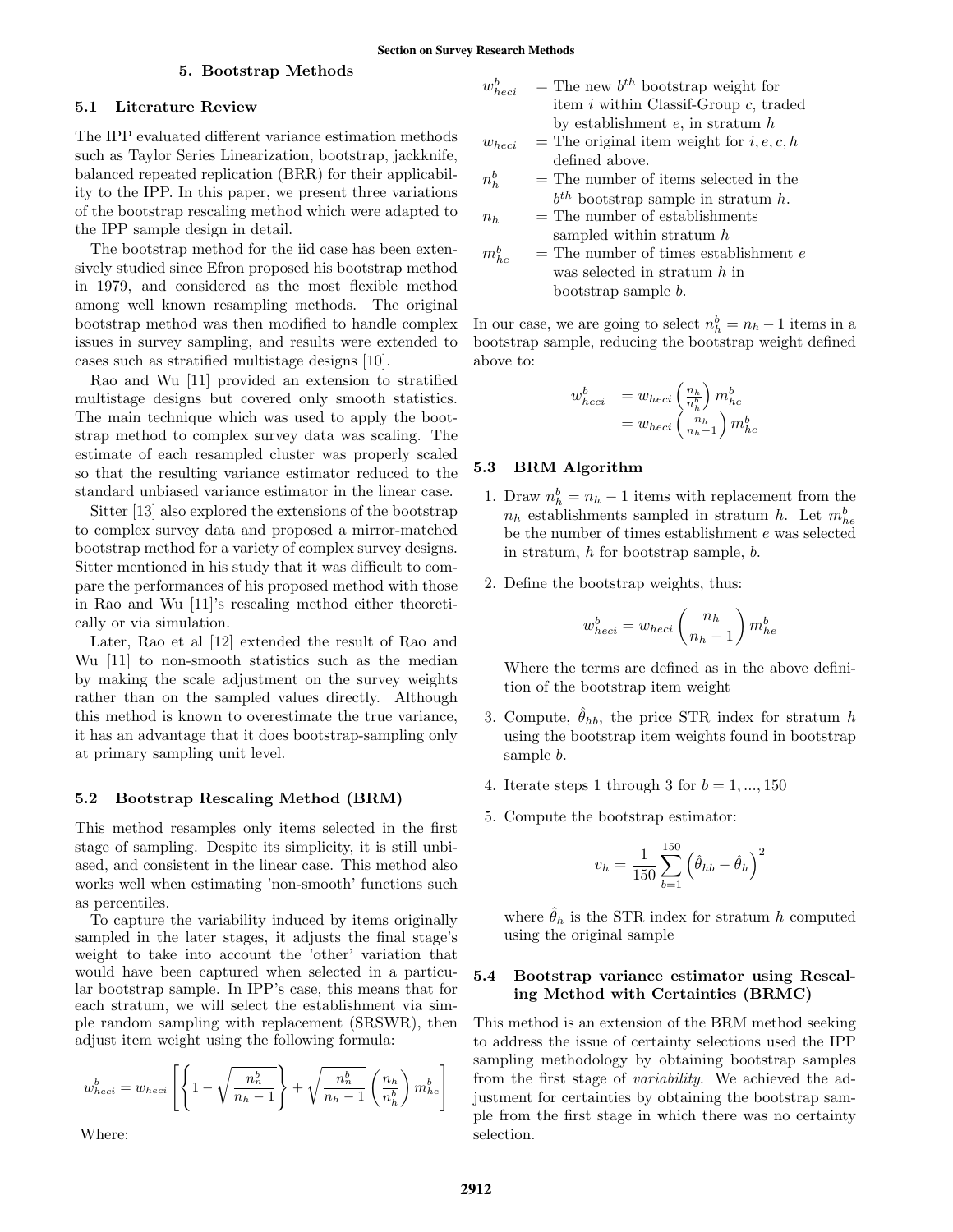Prior to applying the (BRMC) algorithm, we must first partition  $S_h$ , the set of all items sampled from sampling stratum,  $h$ , into three groups:

$$
h_1 = \left\{\begin{array}{l}\text{The set of items in } S_h \text{ the establishment} \\ \text{ment was selected with a probability} \\ \text{less than 1.} \end{array}\right\}
$$
\n
$$
h_2 = \left\{\begin{array}{l}\text{The set of items in } S_h \text{ in which the associated establishment was a \\ \text{certainty selection, but the CG was selected with a probability less than 1.} \\ \text{The set of items in } S_h \text{ in which both} \\ h_3 = \left\{\begin{array}{l}\text{The set of items in } S_h \text{ in which both} \\ \text{of the associated establishment and} \\ \text{CG were certainty selections.}\end{array}\right\}
$$

Using this definition, we compute a bootstrap item weight,  $w_{h_j i}^b$  from the existing item weight when  $n_{h_j} > 1$ :

$$
w_{h_ji}^b=w_{h_ji}\left[\left\{1-\sqrt{\frac{n_{h_j}^b}{n_{h_j}-1}}\right\}+\sqrt{\frac{n_{h_j}^b}{n_{h_j}-1}}\left(\frac{n_{h_j}}{n_{h_j}^b}\right)m_{h_j}^b\right]
$$

Where:

- $w_h^b$  $h_{j,i}^{b}$  = The new  $b^{th}$  bootstrap weight for item  $i$ , within sampling stratum partition  $h_j$
- $w_{h,i}$  = The existing item weight for item i within sampling stratum partition  $h_i$
- $n_h^b$  $=$  The number of entities selected for bootstrap sample, b in sampling stratum partition  $h_i$ . An entity is defined by the partition,  $j$  and will be detailed below.
- $n_{h_j}$  = The number of entities selected within sampling stratum partition  $h_i$ The entities depend upon the partition, j and will be defined below.
- $m_{h_i}^b$  $=$  The number of times the entity was selected in sampling stratum partition,  $h_j$  in bootstrap sample b.

$$
entity = \left\{ \begin{array}{ll} \text{establishments} & j = 1 \\ \text{CG} & j = 2 \\ \text{items} & j = 3 \end{array} \right\}
$$

In our case, we are going to select:

$$
n_{h_j}^b = \left\{ \begin{array}{ll} n_{h_j} - 1 & n_{h_j} > 1 \\ 1 & n_{h_j} = 1 \end{array} \right\}
$$

entities in bootstrap sample, b, reducing the bootstrap weight defined above to:

$$
w_{h_j i}^b = \begin{cases} w_{h_j i} \left( \frac{n_{h_j}}{n_{h_j} - 1} \right) m_{h_j}^b & n_{h_j} > 1 \\ w_{h_j i} & n_{h_j} = 1 \end{cases}
$$

In the case where  $n_{h_j} = 1$ , we are assuming that such cases are likely absolute certainties that would have never produced any sampling variability. This is because if there is (for example) a company in which there is only a single CG beneath a certainty Establishment, it's most likely the only CG would have ever acquired.

# 5.5 BRMC Algorithm

1. Draw  $n_{h_j}^b$  entities.

case 1:  $n_{h_i} > 1$  Select the entities using a simple random sample with replacement from the  $n_{h_i}$ entities in the sampling stratum partition  $h_i$ . Let  $m_{h_j}^b$  be the number of times entity was selected in sampling stratum partition,  $h_i$  for bootstrap sample, b.

case 2:  $n_{h_i} = 1$  Select the single item.

2. Define the bootstrap weights, thus:

$$
w_{h_j i}^b = \begin{cases} w_{h_j i} \left( \frac{n_{h_j}}{n_{h_j} - 1} \right) m_{h_j}^b & n_{h_j} > 1 \\ w_{h_j i} & n_{h_j} = 1 \end{cases}
$$

Where the terms are defined above.

- 3. Compute,  $\theta_{hb}$ , the price STR index for published stratum h using the items from ALL sampling stratum partitions and the bootstrap item weights found in bootstrap sample b.
- 4. Iterate steps 1 through 3 for  $b = 1, \ldots, 150$
- 5. Compute the bootstrap estimator:

$$
v_h = \frac{1}{150} \sum_{b=1}^{150} \left( \hat{\theta}_{hb} - \hat{\theta}_{h} \right)^2
$$

where  $\hat{\theta}_h$  is the STR index for published stratum s computed using the original sample.

# 5.6 Bootstrap variance estimator using Rescaling Method with Certainties and Collapsing (BRMCC)

This method extends the BRMC outlined above by including a simple collapsing algorithm for those variance strata that have only one entity available for selection. In the previous section, we chose to presume that in most cases single entity variance strata were for all practical purposes, certainties. This section treats these single cases as potential areas of sampling variability and will collapse to form a pool on which to sample.

This collapsing will be achieved by creating  $\frac{n_{h_j}}{2}$  new variance strata, where  $n_{h_j}$  is the number of single entity variance strata in the sampling strata partition  $h_i$ . Each of these new variance strata will contain at least two entities, with possibly one containing three. Given the nature of the sample design we are likely to encounter this in the cases when  $j = 2$  or  $j = 3$ . Example scenarios of this follow:

1.  $j=2$ : We find that in sampling stratum 052 we find eleven certainty establishments that have only sampled Classif Group. We will form five new variance strata four with two certainty establishments, one with three certainty establishments.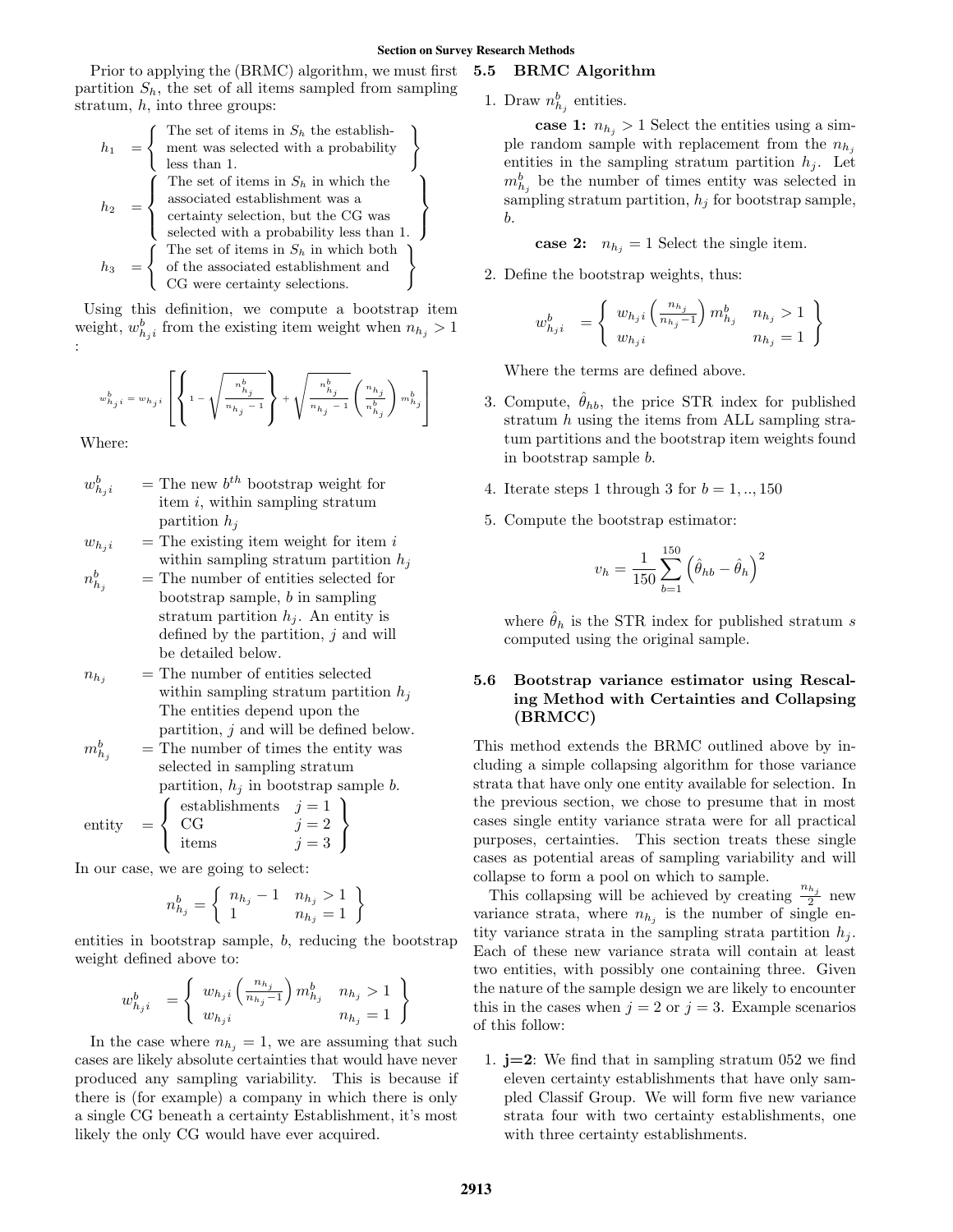2.  $i=3$ : We find that in sampling stratum 052 we find 6 certainty establishments that also have certainty CGs with only one item. We will form three new variance strata each with two certainty estab||certainty CGs.

For each of these newly formed variance strata we will form them by pairing the  $X_{[i]}$ ,  $X_{[i+1]}$  where  $X_{[i]}$  is the  $i^{\text{th}}$ order statistic of the dollar value for the entity.

# 5.7 BRMCC Algorithm

1. Identify the single entity variance strata

This will be the j for which  $n_{h_i} = 1$ .

- 2. Sort the group identified in 1. above by the entity dollar value
- 3. identify the new variance strata as

 $h||j||i$ 

where  $h$  is the sampling stratum,  $j$  designates the partitioned group identified in section 2.1, and i is the greater rank of the entity dollar value for the pair. Example: Suppose that for sampling strata 52 we have six single entity variance strata in the second group (i.e. certainty establishments, but noncertainty CGs). both the top two establishment dollar value amounts would be coded 5221, the third and fourth largest would be coded 5222, the fifth and sixth largest would be coded 5223. In the case of an odd number of single entity variance strata for a given sampling stratum, the smallest group would contain three.

4. select bootstrap sample

this is done as in the previous bootstrap example, only using the newly created variance strata

5. define the bootstrap weight

again, as above

- 6. Compute  $\hat{\theta}_{hb}$ , the price STR index again as above.
- 7. iterate
- 8. compute bootstrap estimator as above

## 6. Analysis

## 6.1 Overview

Table 1 presents three two-digit strata that were used in our analysis. The first two, P07 and P87 were included because they were historically volatile, the third, P90 was randomly selected. This analysis will include a brief comparison of the performance of the three methods outlined to estimate the first month of a STR chain for the above strata using bias, stability, and coverage rate as criteria. For a more detailed study see (Chen, 2007).

We are limiting our analysis to only the first month of the STR chain. This study provides a more detailed analysis for individual strata than was provided in Chen's study.

| Strata          | Description                        | Reason                |  |
|-----------------|------------------------------------|-----------------------|--|
|                 |                                    | included              |  |
| $P_{07}$        | Edible vegeta-                     | Historically          |  |
|                 | bles, roots, and                   | Volatile              |  |
|                 | tubers                             |                       |  |
| <b>P87</b>      | Motor vehicles                     | Historically          |  |
|                 | and their parts                    | Volatile              |  |
| P95             | Toys, games and                    | Coverage              |  |
|                 | sports equip-                      | $t_{\Omega}$<br>close |  |
|                 | ment; parts and                    | BRR.                  |  |
|                 | accessories                        |                       |  |
| P <sub>42</sub> | $\overline{\text{of}}$<br>Articles | Randomly              |  |
|                 | leather; travel                    | Selected              |  |
|                 | goods, bags, etc.                  |                       |  |
| P61             | Articles of ap-                    | Randomly              |  |
|                 | parel and cloth-                   | Selected              |  |
|                 | ing accessories,                   |                       |  |
|                 | knitted or cro-                    |                       |  |
|                 | cheted                             |                       |  |
| P90             | Optical, photo-                    | Randomly              |  |
|                 | graphic, measur-                   | Selected              |  |
|                 | ing and medical                    |                       |  |
|                 | instruments                        |                       |  |
| P94             | Furniture,                         | Randomly              |  |
|                 | stuffed furnish-                   | Selected              |  |
|                 | ings; lamps,                       |                       |  |
|                 | lighting fittings                  |                       |  |

Table 1: Studied strata descriptions

## 6.2 Comparison

For each of the methods we ran 150 iterations. For each method we computed the average Bias, Stability, and coverage the following way:

For each two-digit HS stratum  $k$ , let us define  $y_i$  be the full vector of entire sample i where  $i = 1, \ldots, 1000, \theta_{ki} =$  $\theta_k(y_i)$  and define

$$
\bar{\hat{\theta}}_{k.} = \frac{1}{1000} \sum_{i}^{1000} \hat{\theta}_{ki} \tag{1}
$$

$$
\tilde{V}_{k.} = \frac{1}{1000 - 1} \sum_{i}^{1000} \left( \hat{\theta}_{ki} - \bar{\hat{\theta}}_{k.} \right)^2 \quad \text{and} \quad \tilde{\sigma}_{k.} = \sqrt{\tilde{V}_{k.}}
$$

As we do not have a true variance, for each of the two-digit HS stratum k, we use  $\tilde{V}_k$  and  $\tilde{\sigma}_k$  as our sampling variance and standard deviation.

Let  $\hat{\sigma}_{mki}$  be the standard error estimator of a two-digit  $HS$  stratum  $k$  of sample  $i$  for the variance estimation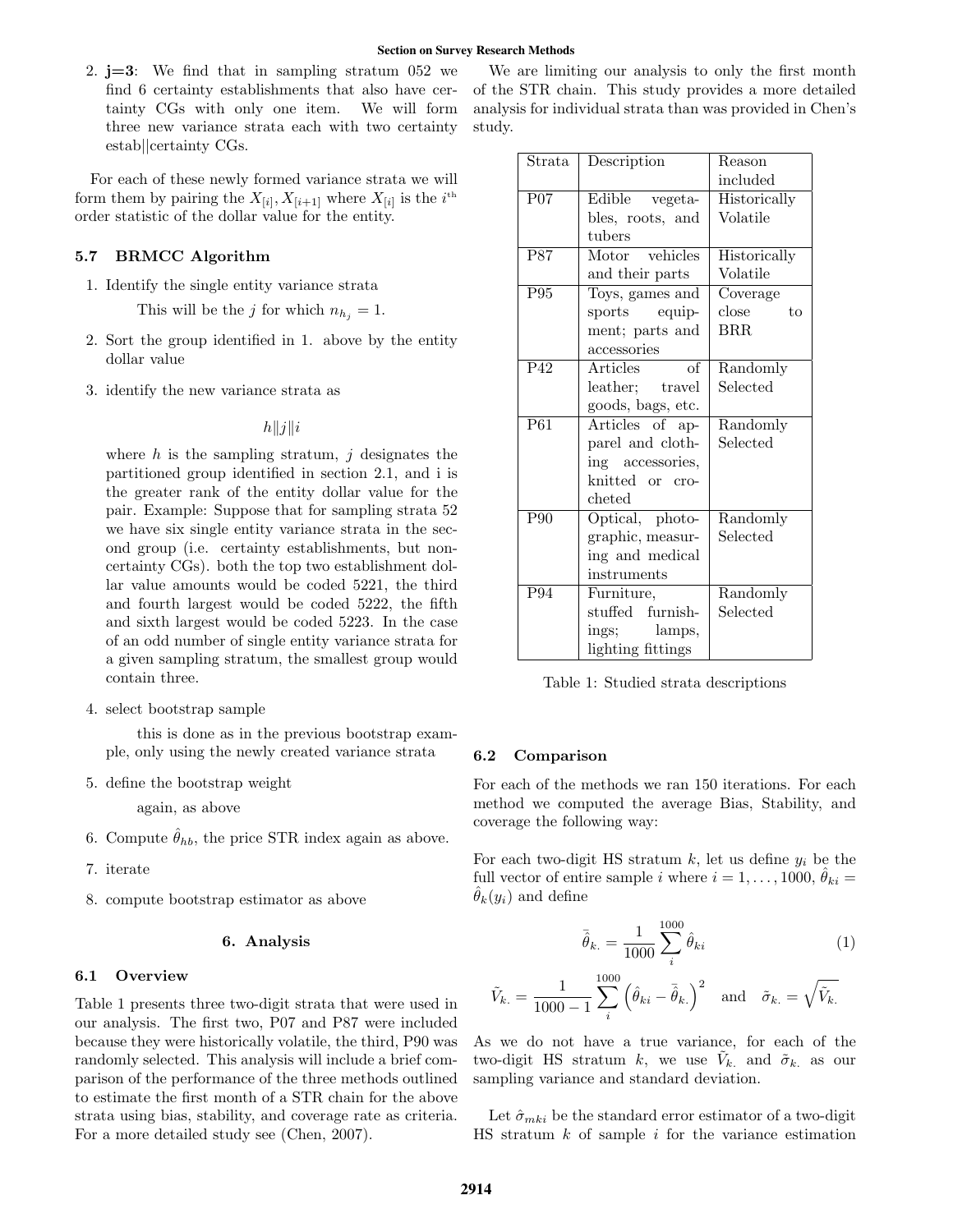method  $m$ . The relative bias of an interested variance estimation method is calculated as

Relative Bias = 
$$
\frac{\left(\frac{1}{1000}\sum_{i}^{1000}\hat{\sigma}_{mki}\right) - \tilde{\sigma}_{k.}}{\tilde{\sigma}_{k.}} \times 100\%
$$

and the stability is

$$
\sigma(\hat{V}_{mki}) = \sqrt{\frac{1}{1000 - 1} \sum_{i}^{1000} (\hat{V}_{mki} - \bar{\hat{V}}_{mki})^2} \times 100\%
$$

where  $\bar{\hat{V}}_{mk}$  is the average of the 1000 variance estimations for the method.

We formed 95% confidence limits using:

$$
\begin{aligned}\n\hat{\theta}_{kiL} &= \hat{\theta}_{ki} - t_{0.975, \mu_{mki}/2} \hat{\sigma}_{mki} \\
\hat{\theta}_{kiU} &= \hat{\theta}_{ki} + t_{0.975, \mu_{mki}/2} \hat{\sigma}_{mki}\n\end{aligned}
$$

where,

- $\hat{\theta}_{ki}$  = the price relative for stratum k in sample, i
- $\mu_{mki} =$  The degrees of freedom for the two digit price relative

From this, we form the coverage rate thus:

$$
\hat{c} = \frac{1}{1000} \sum_{i}^{1000} I\left\{\bar{\hat{\theta}}_{k.} \in \left(\hat{\theta}_{kiL}, \hat{\theta}_{kiU}\right)\right\}.
$$

where,

$$
I = \begin{cases} 1, & \text{if } \bar{\hat{\theta}}_k \in (\hat{\theta}_{kil}, \hat{\theta}_{kil}) \\ 0 & otherwise \end{cases}
$$

$$
\bar{\hat{\theta}}_k = \text{is the average of } 1000 \text{ index estimates} used as population ("true") index.
$$

We are using the relative biases for accuracy and percentage of the stability for the variation because the biases and stability are all very small. Note that by the way we have defined stability, a lower number means greater stability, while a higher number means less stability.

# 6.2.1 Relative Bias

Table 2 displays the relative bias of each method as compared to the variance observed in the 1000 samples. In this table, there seems to be little difference in the relative bias between the BRM and BRMC methods. In both cases both methods have a negative bias. With the exception of strata P07, P95, P94 the BRMCC method moved the relative bias closer to zero.

For each method, the sign and magnitude of the bias seems to be independent of the size of the estimated population variance,  $\tilde{\sigma}_k$ .

| Strata     | <b>BRM</b> | <b>BRMC</b> | <b>BRMCC</b> | $\tilde{\sigma}_h$ . |
|------------|------------|-------------|--------------|----------------------|
| $P_{07}$   | 3.94%      | 4.37%       | $4.68\%$     | 0.0502               |
| P42        | $-14.91\%$ | $-14.87%$   | $-13.68\%$   | 0.0015               |
| P61        | $-11.78\%$ | $-15.78\%$  | $-5.22%$     | 0.0016               |
| <b>P87</b> | $-6.39\%$  | $-6.98\%$   | $-0.99%$     | 0.0056               |
| P90        | $-4.02\%$  | $-6.44\%$   | 0.08%        | 0.0018               |
| P94        | $-0.31%$   | $-0.46%$    | 2.58%        | 0.0019               |
| P95        | 16.98%     | 13.78%      | 18.75%       | 0.0019               |

Table 2: Rel. Bias Results for 1000 samples

### 6.2.2 Stability

Table 3 displays the stability (or variance of the variance) of each variance method. From this table, it is clear that the stability for all methods is roughly the same.

| Strata           | <b>BRM</b> | <b>BRMC</b> | <b>BRMCC</b> |
|------------------|------------|-------------|--------------|
| P <sub>0</sub> 7 | 0.1478%    | $0.1464\%$  | 0.1509%      |
| P42              | $0.0002\%$ | 0.0002%     | 0.0002%      |
| P <sub>61</sub>  | $0.0002\%$ | 0.0002%     | 0.0003%      |
| <b>P87</b>       | $0.0048\%$ | 0.0047%     | $0.0056\%$   |
| P <sub>90</sub>  | 0.0003%    | 0.0002%     | 0.0003%      |
| P94              | 0.0003%    | 0.0003%     | $0.0004\%$   |
| $\overline{P95}$ | $0.0016\%$ | 0.0005%     | 0.0005%      |

Table 3: Stability Results for 1000 samples

## 6.2.3 Coverage Rate

Table 4 displays the coverage rates for the 1000 samples for each of the three methods presented. From this we can see that with the exception of P61 and P90 the BRMCC method provided coverage rates closer to the expected 95% for all strata, and the BRMC method offered no improvement to the BRM method in all but two cases, P07 and P95, and these were so small as to be negligible.

| Strata     | BRM   | BRMC  | <b>BRMCC</b> |
|------------|-------|-------|--------------|
| $P_{07}$   | 0.944 | 0.948 | 0.95         |
| P42        | 0.91  | 0.92  | 0.922        |
| P61        | 0.921 | 0.886 | 0.919        |
| <b>P87</b> | 0.899 | 0.892 | 0.906        |
| P90        | 0.955 | 0.945 | 0.965        |
| P94        | 0.908 | 0.904 | 0.92         |
| P95        | 0.922 | 0.926 | 0.931        |

Table 4: Coverage results for 1000 samples

# 6.3 Discussion

Since IPP has a rather complete frame provided from Customs, we could compute the sampling fraction for the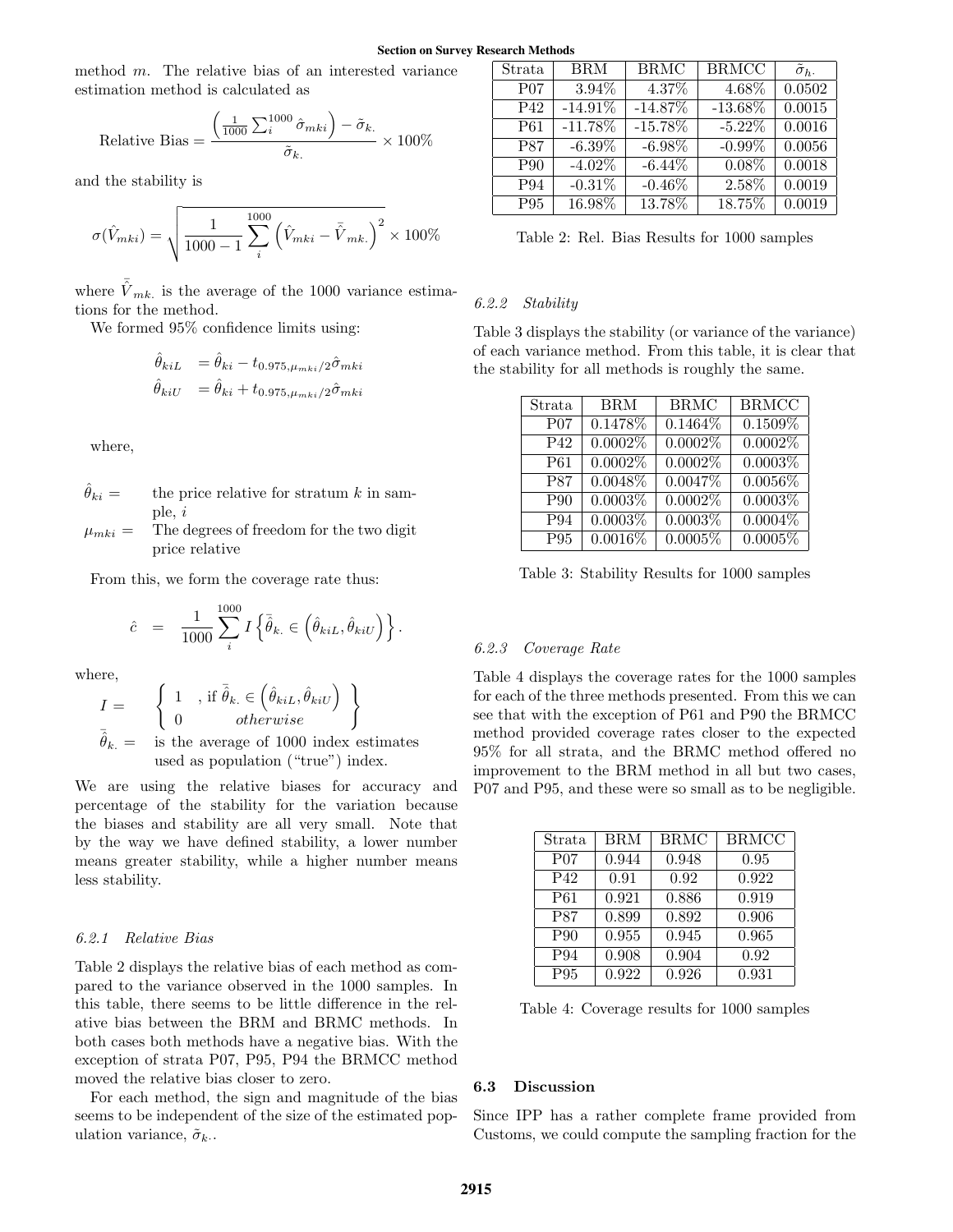BRM and the BRMC methods. For the BRMCC method, we did not have actual item data available from the frame, making such a calculation impossible. Table 5 shows a summary of all sampling strata for the BRMC method. The  $h_1$  column presents the number of items sampled, PSUs, and averages in the sample and frame when the variance PSU is defined to be the establishment. The  $h_2$  column presents the number of items sampled, PSUs and averages in the sample and frame when the variance PSU is defined to be a classif group within a certainty establishment. A rough estimate of the sampling fraction can be seen by dividing the average number of elements to select per variance strata for the frame and sample we find that for probability establishments we have a ratio of 12.4% and for certainty establishments we have about 14.4%.

| Type          | $\mathbf{h}_1$ | $\mathbf{h}_{2}$ | Total  |
|---------------|----------------|------------------|--------|
| Total number  | 2299           | 1091             | 3390   |
| Sampled       |                |                  |        |
| Vari-<br>Num. | 72             | 435              | 507    |
| ance PSU      |                |                  |        |
| Ave Elements  | 31.93          | 2.51             | 6.69   |
| in VPSU       |                |                  |        |
| Total number  | 18,512         | 7,519            | 26,031 |
| in Frame      |                |                  |        |
| Vari-<br>Num. | 72             | 433              | 505    |
| ance PSU      |                |                  |        |
| Ave Elements  | 257.11         | 17.36            | 51.55  |
| in VPSU       |                |                  |        |

Table 5: Average elements in variance strata

### 6.3.1 Impact Sampling Methodology on Variance

Table 6 shows the number of variance PSUs available to be selected at each variance stratum, within the twodigit stratum. This table further breaks out the number selected in each of the three possible selection classes for the BRMCC method.

From this table we see that P07 has no certainty variance PSUs. This provides evidence as to why there was negligible impact to both the relative bias and the coverage rates. Since this strata also had the least number of variance PSUs available to sample, which may explain why this strata had the largest stability results.

Note too, that P87 and P90 have the largest proportions of their variance PSUs residing in the  $h_3$  category. That is, most of their VPSUs are items that were selected in the third stage after certainty selections in the first two stages. This provides some evidence as to why there was a clear impact on both the relative bias and coverage rates when using the BRMCC method.

The observation that the proportion of items having certainties at later stages in the sampling methodology are better suited using the BRMC, BRMCC methods is

further substantiated by observing that P61 has a proportion of its variance PSUs somewhere between P07s and P87/P90 and its relative bias/coverage rates are similarly affected.

| stratum          | $h_1$ | $h_2$ | $h_3$ | total |
|------------------|-------|-------|-------|-------|
| P <sub>0</sub> 7 | 20    | 0     | 0     | 20    |
| P42              | 45    | 3     | 14    | 62    |
| P <sub>61</sub>  | 165   | 57    | 75    | 297   |
| <b>P87</b>       | 227   | 104   | 815   | 1146  |
| P90              | 171   | 26    | 200   | 397   |
| P94              | 164   | 17    | 105   | 286   |
| P95              | 114   | 18    | 86    | 218   |
| other            | 1393  | 209   | 989   | 2591  |
| $n_h$            | 2299  | 434   | 2284  | 5017  |

Table 6: Number of PSUs per strata by type

#### 6.4 Conclusions

There is some evidence to suggest that sampling from the first level of variability in the sampling methodology as opposed to the first stage of sampling has a positive effect on estimating variance in the IPP. The use of the BRMC method, however seems to be less effective than the more general BRMCC method. This is likely due to the high proportion of 'single item' certainty CGs that were set to certainties in the BRMC method as opposed to the collapsing scheme used in the BRMCC method.

#### 6.5 Future Work

Try adapting the BRM derived by Rao et. al.[12] for the single stage without replacement sampling design as opposed to the with replacement version we adapted here.

In our study we did not take into account the impact of imputation, while we did simulate non-response to sampling based upon models developed in the IPP, we presumed that respondents who agreed to participate would do so every month, thus negating the need to impute. Future work should include studying the impact of imputation.

In the IPP, our design was developed to support multiple aggregation structures. Since we only sampled one panel, it was 'difficult' to address the affect of using an alternate aggregation structure would have on the variance of indexes produced for these structures. Future work will address the impact of alternate aggregation structures.

Similarly to the 'alternate' classification system question, our simulation was applied only to a single sample. In production we actually 'pool' data from multiple samples. Future work will address the impact of pooling multiple samples.

Any opinions expressed in this paper are those of the authors and do not constitute policy of the Bureau of Labor Statistics.